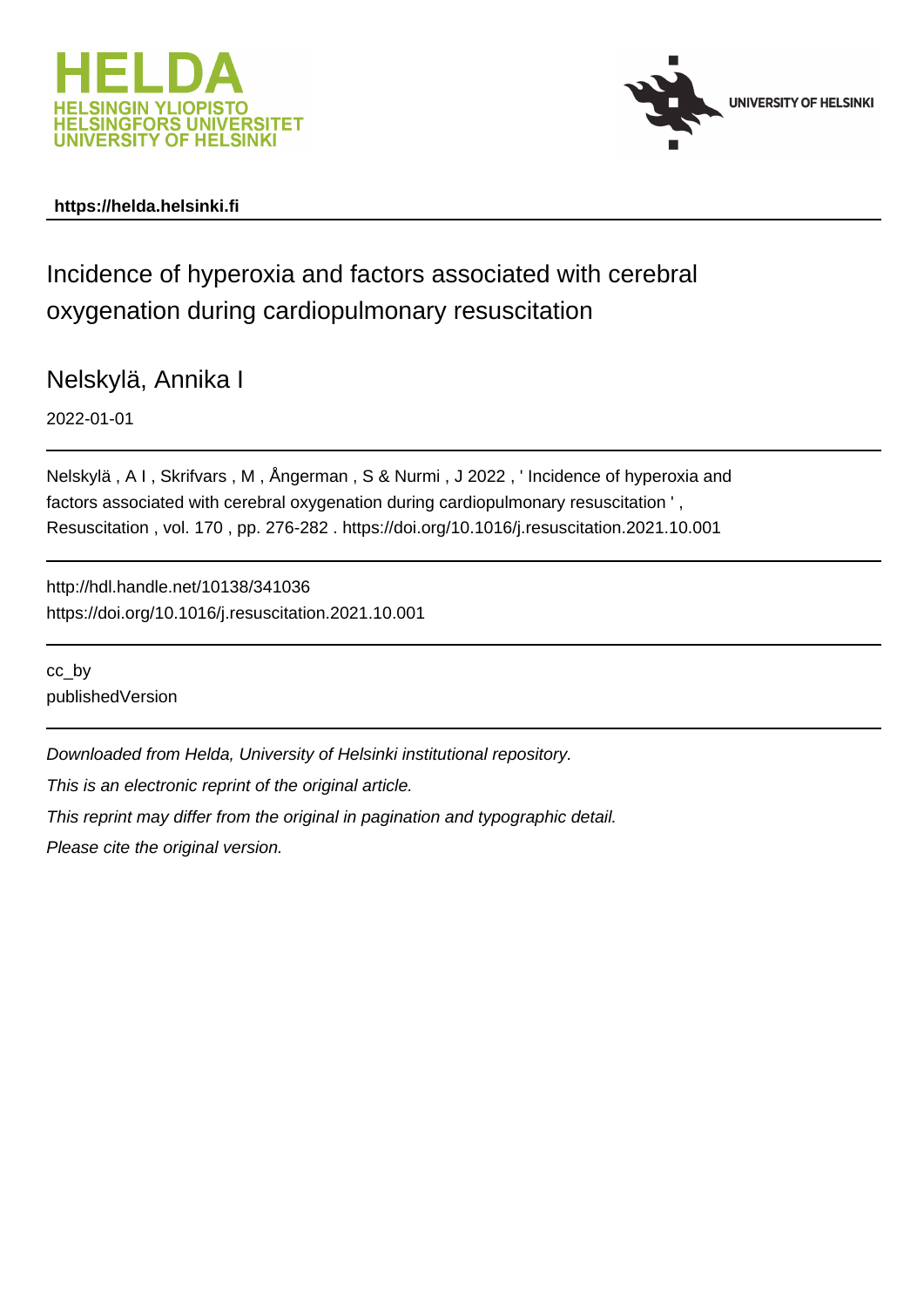

Available online at [ScienceDirect](http://www.sciencedirect.com/science/journal/03009572)

# **Resuscitation**



journal homepage: [www.elsevier.com/locate/resuscitation](http://www.elsevier.com/locate/resuscitation)

# Clinical paper Incidence of hyperoxia and factors associated with cerebral oxygenation during cardiopulmonary resuscitation



# Annika Nelskyläª, Markus B. Skrifvarsª, Susanne Ångermanª, Jouni Nurmiª,∗

a Department of Emergency Care and Services, University of Helsinki and Helsinki University Hospital, Helsinki, Finland

#### **Abstract**

Background: High oxygen levels may worsen cardiac arrest reperfusion injury. We determined the incidence of hyperoxia during and immediately after successful cardiopulmonary resuscitation and identified factors associated with intra-arrest cerebral oxygenation measured with near-infrared spectroscopy (NIRS).

Methods: A prospective observational study of out-of-hospital cardiac arrest patients treated by a physician-staffed helicopter unit. Collected data included intra-arrest brain regional oxygen saturation (rSO<sub>2</sub>) with NIRS, invasive blood pressures, end-tidal CO<sub>2</sub> (etCO<sub>2</sub>) and arterial blood gas samples. Moderate and severe hyperoxia were defined as arterial oxygen partial pressure (paO<sub>2</sub>) 20.0–39.9 and >40 kPa, respectively. Intra-arrest factors correlated with the NIRS value, rSO<sub>2</sub>, were assessed with the Spearman's correlation test.

Results: Of 80 recruited patients, 73 (91%) patients had rSO<sub>2</sub> recorded during CPR, and 46 had an intra-arrest paO<sub>2</sub> analysed. ROSC was achieved in 28 patients, of whom 20 had paO<sub>2</sub> analysed. Moderate hyperoxia was seen in one patient during CPR and in four patients (20%, 95% CI 7-42%) after ROSC. None had severe hyperoxia during CPR, and one patient (5%, 95% 0-25%) immediately after ROSC. The rSO<sub>2</sub> during CPR was correlated with intra-arrest systolic (r = 0.28, p < 0.001) and diastolic blood pressure (p = 0.32, p < 0.001) but not with paO<sub>2</sub> (r = 0.13,  $p = 0.41$ , paCO<sub>2</sub> (r = 0.18, p = 0.22) or etCO<sub>2</sub> (r = 0.008, p = 0.9).

Conclusion: Hyperoxia during or immediately after CPR is rare in patients treated by physician-staffed helicopter units. Cerebral oxygenation during CPR appears more dependent, albeit weakly, on hemodynamics than arterial oxygen concentration.

Keywords: Out-of-hospital cardiac arrest, CPR, Cerebral oxygenation, Oxygen tension, Hyperoxia, Near-infrared spectroscopy

# Introduction

International resuscitation guidelines recommend the use of 100% oxygen during cardiopulmonary resuscitation.<sup>1</sup> Many patients with return of spontaneous circulation (ROSC) after cardiac arrest later die due to hypoxic brain injury (HIBI). The role of intra-arrest oxygen levels in blood and tissues is not well understood, but intuitively, one may assume that rapid correction hypoxia would decrease the development of HIBI. Indeed, some observational clinical studies have shown that higher intra-arrest arterial blood oxygen is associated with higher survival and better neurological outcomes. $2.3$  According to experimental evidence, brain tissue oxygen levels correlate closely with the perfusion pressure achieved with chest compressions.<sup>4</sup>

Conversely, after ROSC, extreme hyperoxia is not uncommon, and this may contribute to worsening reperfusion injury.<sup>5</sup> This is commonly referred to as the "oxygen paradox" of cardiopulmonary resuscitation (CPR). Its ramifications for patient management and outcome are currently unclear.<sup>6</sup>

Given differences in patient characteristics, cardiac arrest aetiology and lung function, the use of 100% oxygen during CPR results in highly variable amounts of oxygen in both blood and tissues. In patients with normal lung function, the use of 100% oxygen may result in very high oxygen levels during and immediately after cardiac arrest. In these patients, the use of lower oxygen fractions could decrease the risk of extreme hyperoxia after ROSC. Currently, there are no ways to titrate oxygen use during CPR. The use of near-

\* Corresponding author at: FinnHEMS 10, Helsinki University Hospital, Vesikuja 9, 01530 Vantaa, Finland. E-mail address: [jouni.nurmi@hus.fi](mailto:jouni.nurmi@hus.fi) (J. Nurmi).

<https://doi.org/10.1016/j.resuscitation.2021.10.001>

Received 23 March 2021; Received in Revised form 9 September 2021; Accepted 1 October 2021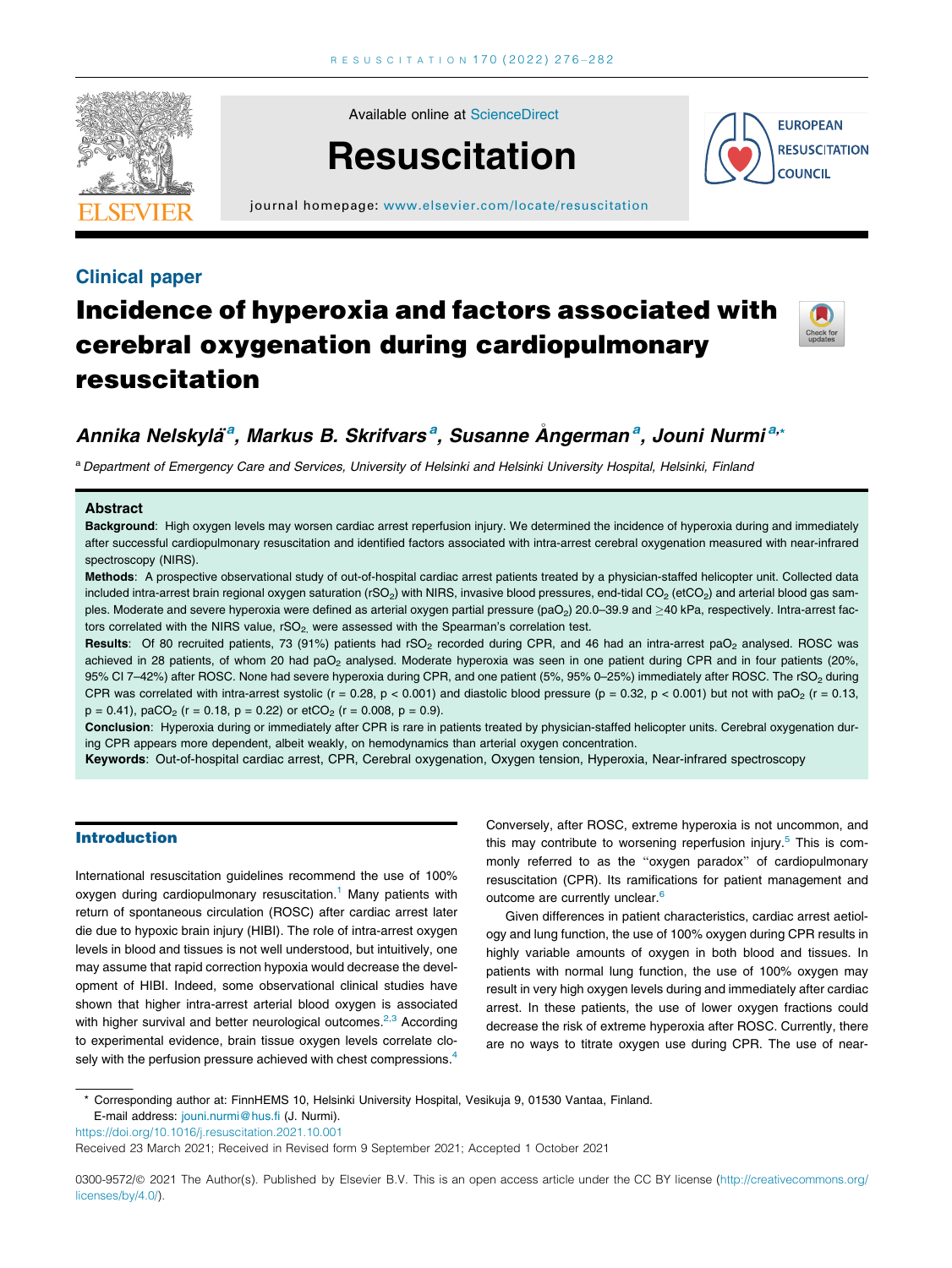infrared spectroscopy (NIRS), which offers the possibility of assessing the oxygen saturation of a mix of arterial and venous intracranial blood used during  $CPR$ , $7$  shows an association between increasing NIRS values and a positive likelihood for ROSC and survival.<sup>8</sup>

We designed the current clinical study with two goals: First, we assessed the incidence of intra-arrest hyperoxia during clinical CPR in patients attended by a physician-staffed helicopter emergency medical service (HEMS). Second, we studied whether intraarrest NIRS values ( $rSO<sub>2</sub>$ ) more closely correlated with the achieved perfusion pressure assessed non-invasively with end-tidal  $CO<sub>2</sub>$  $(etcO<sub>2</sub>)$  and invasively measured blood pressure, or with the partial pressure of oxygen (paO<sub>2</sub>) or carbon dioxide (paCO<sub>2</sub>) in arterial blood. We hypothesised that hyperoxia would be a common event during clinical CPR and that NIRS would be associated mainly with indices of perfusion, such as the achieved blood pressure.

## Materials and methods

We conducted this prospective observational cohort study at the helicopter emergency medical services (HEMS) unit in Vantaa, Finland, during February 2017 and April 2019. The study's protocol was approved by the ethical committee of Helsinki University Hospital (54/13/03/02/16 and HUS/644/2020), and the trial was registered at clinicaltrials.gov (NCT03464123) on March 13, 2018. The ethical committee approved the obtaining of delayed consent from the patient or next of kin for data use.

#### **Setting**

The study was performed at a physician-staffed HEMS unit. The unit serves a population of 1.3 million and responds annually to approximately 2,500 missions. It is dispatched by the emergency communication centre simultaneously with normal ambulance units, according to the predefined dispatch criteria. For out-of-hospital cardiac arrest (OHCA), the unit is dispatched for witnessed cardiac arrests. If the dispatcher gets informed about a do-not-attempt resuscitation order during the emergency call, the HEMS unit is not dispatched. The physicians are specialists or senior residents of anaesthesia working solely in the prehospital setting. Because of the complexity of following protocol during a time-critical mission and challenging conditions, nine physicians with the most frequent HEMS shifts recruited patients.

#### Inclusion criteria

Patients with cardiac arrest without the return of spontaneous circulation (ROSC) upon arrival of the HEMS physician were screened for inclusion. The following inclusion criteria were employed: age of 18 years or older, presumed cardiac origin of the cardiac arrest and presumed continuation of the resuscitation attempt for at least five minutes from the moment of inclusion. Exclusion criteria included obvious or assumed external causes of the cardiac arrest (e.g. trauma or intoxication), a do-not-attempt-resuscitation order, a decision to discontinue CPR appearing imminent based on the medical history of the patient or workload being too high to implement the protocol.

#### Cardiac arrest management

Treatment of patients followed a local protocol based on European Resuscitation Council guidelines.<sup>1</sup> The HEMS unit and the medical supervisors in the area are equipped with mechanical chest compression devices (LUCAS™ Chest Compression System, Lund, Sweden). The device is used if ROSC is not achieved before the arrival of a LUCAS™-equipped unit, either the HEMS unit or the medical supervisor. The airway is managed using a supraglottic airway device (I-GEL<sup>®</sup>, Intersurgical, Berkshire, United Kingdom). If ventilation is adequate with continuous chest compressions, orotracheal intubation is not routinely performed during cardiac arrest. If adequate ventilation is not achieved with the supraglottic device, the HEMS unit intubates the trachea of the patient. During resuscitation, manual bag ventilation is provided using an oxygen reservoir set to a flow of 15 litres per minute, aiming to achieve a fraction of inspired oxygen (FiO<sub>2</sub>) close to 100%. Intra-arrest arterial blood gas (ABG) sampling is performed as a diagnostic work-up and analysed with a pointof-care device. Cardiac ultrasounds are also performed routinely. However, if a load-and-go approach is chosen to facilitate the rapid



Fig. 1 – The timing of study measurements. NIRS, near-infrared spectroscopy; ABG, arterial blood gases; IAB, invasive blood pressure; ROSC, return of spontaneous circulation.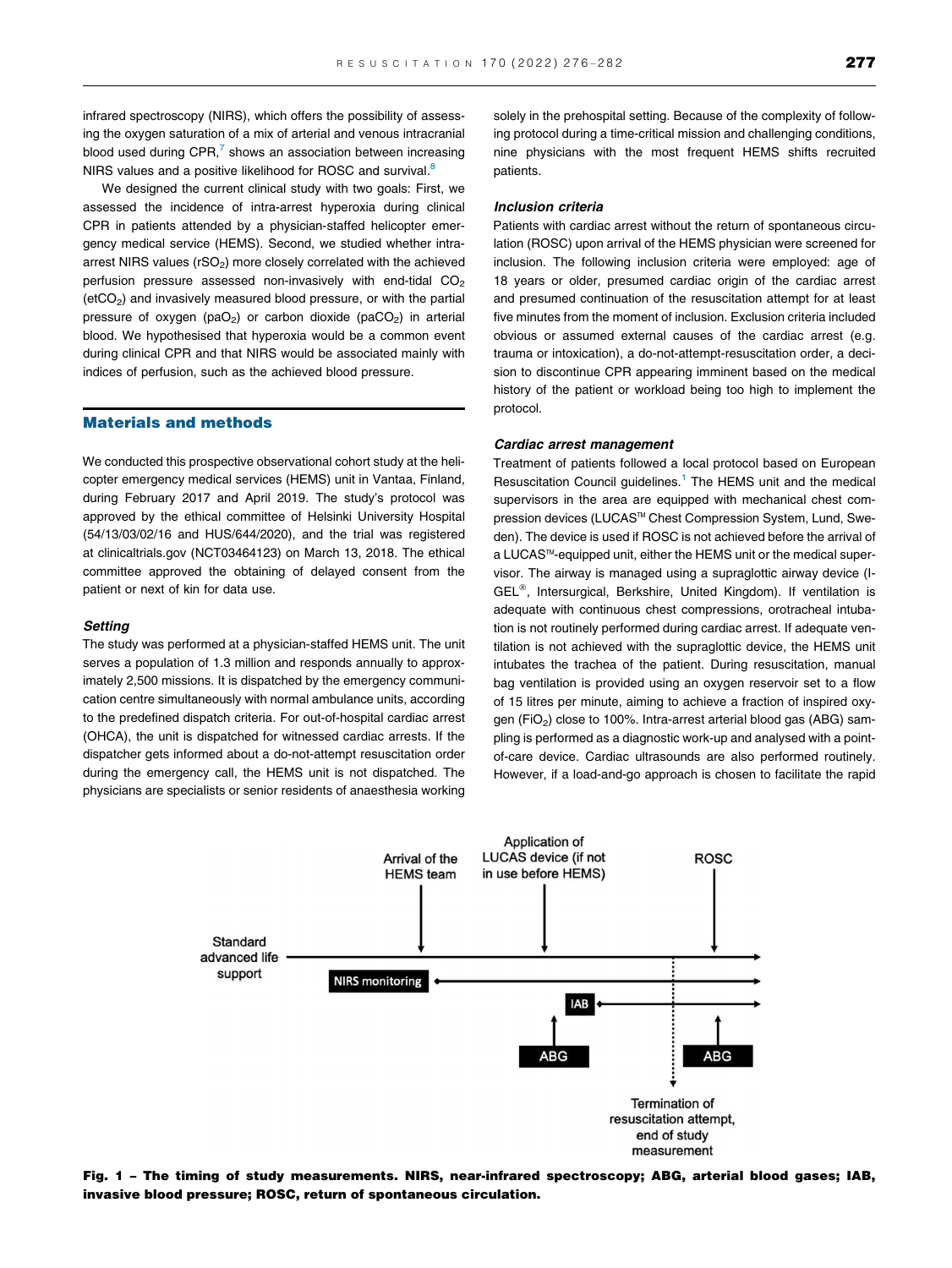transportation of patients with resistant VF to extracorporeal resuscitation with ECMO, no time is used for these diagnostic interventions.

# Study interventions and measurements

An overview of the study's measurements is presented in Fig. 1. NIRS monitoring was applied as soon as possible after the HEMS team encountered the patient. A Nonin SenSmart X-100 (Nonin Inc., Minnesota, US) monitor with matching sensors (8004CA and 8204CA after update by the manufacturer) connected with an INT-100 Interface cable was used to monitor frontal lobe regional cerebral saturation ( $rSO<sub>2</sub>$ ) bilaterally. Before the application of the sensor, the skin was swabbed with alcohol and dried if needed to achieve adequate adhesion of the self-adhesive sensor. NIRS monitoring was continued until hospital arrival or the discontinuation of a resuscitation attempt and death of the patient.

Immediately after or simultaneously with the initiation of NIRS monitoring, the physician cannulated the radial or brachial artery to insert an arterial line and to draw an arterial blood sample. If cannulation was not successful, a sample was drawn with a single puncture from the femoral artery. Ultrasound guidance was used if no clear pulsation with chest compression was observed. The sample was drawn into a 3-mL syringe (Rapidlyte, Siemens Healthcare Diagnostics Inc., NY, US) with dry heparin (70 IU). The sample was analysed without delay using CG8 + cartilage in the i-STAT Handheld (until January 2018) or i-STAT Alinity (from January 2018 onward, Abbot, Illinois, US). If cannulation was successful, invasive blood pressure (IBP) was registered using a Zoll X series monitor  $-$  defibrillator (ZOLL Medical Corporation, Massachusetts, US). The clocks of the NIRS monitor and monitor defibrillator were synchronised weekly to combine these data. Both  $rSO<sub>2</sub>$  and invasive blood pressures (IBP) were recorded at four-second intervals until the termination of the resuscitation attempt or hospital arrival. End-tidal  $CO<sub>2</sub>$  partial pressure (etCO<sub>2</sub>) is measured routinely if an advanced airway is placed. The  $etCO<sub>2</sub>$  values are automatically transferred to an electronic patient record system and were collected for study purposes. The crew participating in the study underwent theoretical and simulation training to ensure optimal protocol compliance and to ensure the quality of care is not threatened.

#### Variables and data sources

The primary endpoint was the incidence of severe hyperoxia, defined as arterial pa $O<sub>2</sub>$  over 40 kPa (300 mmHg) during resuscitation and immediately after ROSC. $1,9$  For this study we defined moderate hyperoxia as  $pO<sub>2</sub>$  20.0–39.9 kPa (150–300 mmHg). The secondary endpoint was regional cerebral oxygen saturation  $(rSO<sub>2</sub>)$  measured with NIRS during resuscitation. Left channel data was used, except in the case of missing measurements from the left channel when the right channel data was used. For comparisons with a single parameter during CPR (paO<sub>2</sub>, pCO<sub>2</sub>), we used the median of registered  $rSO<sub>2</sub>$  values during CPR from start to ROSC. IBP- and  $rSO<sub>2</sub>$ data were directly transferred from the devices and saved on a computer for later analyses. Arterial blood gases were taken and analysed during resuscitation and immediately after ROSC. Demographic and arrest data (cause of arrest, bystander CPR, delay from the arrest to the arrival of the HEMS unit, initial rhythm, use of LUCAS™, delay to ROSC) as well as functional cerebral performance category (CPC) were collected from EMS hospital patient reports. Patients were followed up until hospital discharge from the electronic patient medical records.



 $paO<sub>2</sub>$ , n= 20

Fig. 2 – Patient selection flow chart. NIRS, near-infrared spectroscopy; IBP, invasive blood pressure;  $paO<sub>2</sub>$ , arterial oxygen partial pressure; etCO<sub>2</sub>, end-tidal partial pressure of carbon dioxide; ROSC, return of spontaneous circulation.

#### Statistical methods and sample size

The distribution of continuous variables was tested with the Shapiro-Wilks test, and since none of the variables was normally distributed, these are reported as medians with an interquartile range (IQR). Categorical values are reported as counts and percentages. For proportions, 95% confidence intervals (95% CI) were calculated using the Wilson/Brown method. Data were visualised with scatterplots and correlation coefficients calculated with the nonparametric Spearman correlation test including the value r for the strength of correlation. We used the following definitions for the strength of the Spearman value r; 0–0.2 negligible, 0.21–0.4 weak, 0.41–0.6 moderate, 0.61– 0.8 strong, 0.81-1 very strong.<sup>10</sup> Comparisons of  $rSO<sub>2</sub>$  before and after the application of the LUCAS device were done using the Wilcoxon matched-pairs signed rank test. The analysis was conducted using Prism 9.0 for macOS (GraphPad Software, California, US). A p-value less than 0.05 was considered statistically significant.

The justified sample size was estimated based on the hypothesized proportion of hyperoxic patients at the time of ROSC. In a pilot study by Kuisma et al., the use of 100% oxygen immediately after ROSC led to a paO<sub>2</sub> of 49.7 kPa.<sup>11</sup> We assumed that, with 100% oxygen during resuscitation, 90% of the patients were hyperoxic at the time of ROSC. With a 10% margin of error, 36 patients are needed to demonstrate this with a 95% confidence interval. We expected the ROSC rate to be approximately 50% and included 80 patients in the study to account for a loss of 10%.

## Results

A total of 80 patients were recruited for the study, and 75 were included in the analysis (Fig. 2). The characteristics of the patients and cardiac arrests are presented in Table 1. The median age of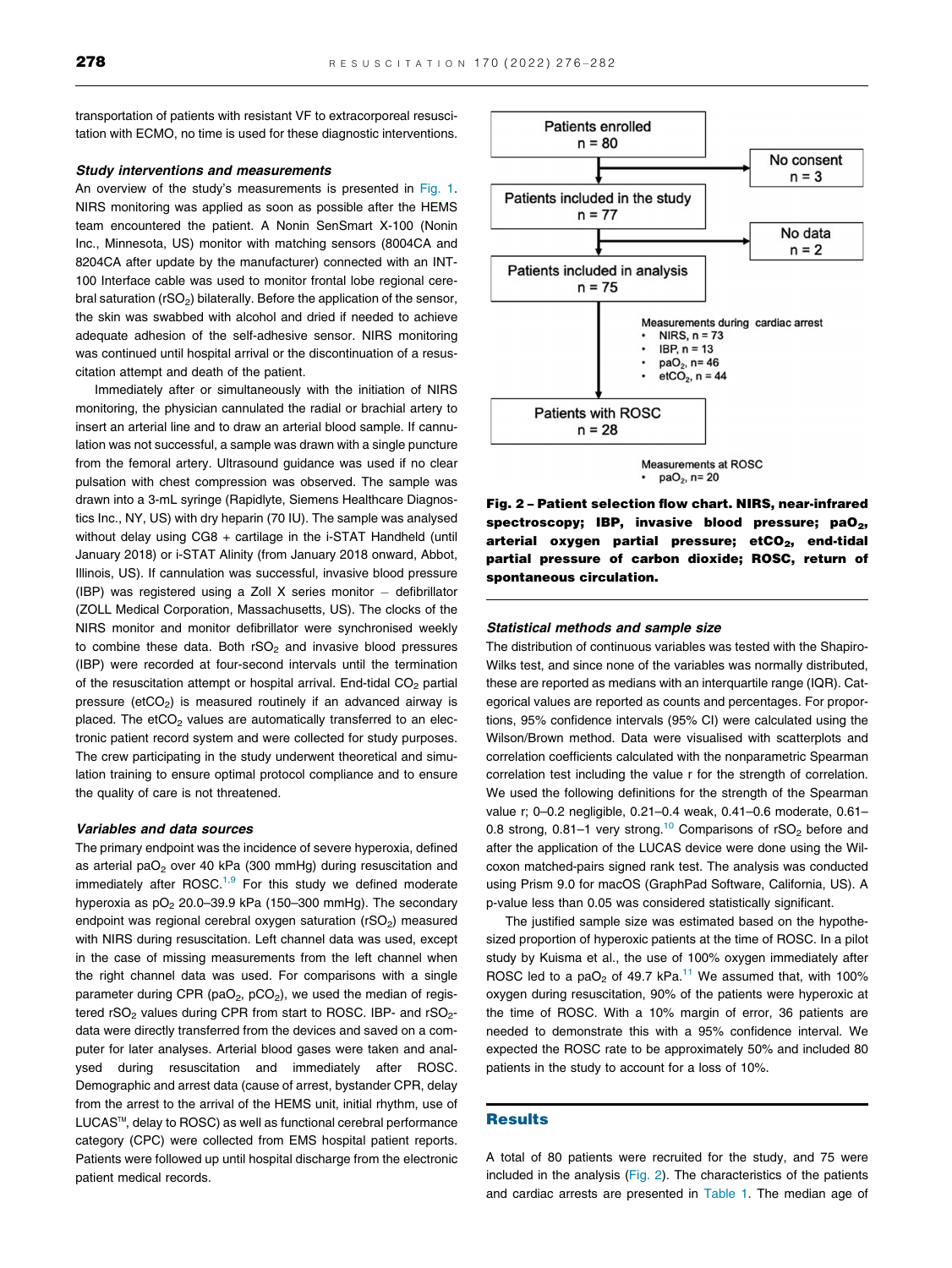the patients was 68, and 55 (73%) were male. The median delay from the start of CA until the arrival of the HEMS unit was 18 (15– 21) minutes and to ROSC, 28 (22–31) minutes. ROSC was achieved in 28 (37%) of the patients. The number of patients with  $paO<sub>2</sub>$  analysed during resuscitation and immediately after ROSC were 46 and 20, respectively, whereas NIRS was analysed from 73 patients during resuscitation (Fig. 1).

The results of ABG analysis are presented in Table 2. Moderate hyperoxia was observed in one (2%, 95% CI 0–13) patient during resuscitation and in four (20%, 95% CI 7–42) patients immediately after ROSC. No patient had severe hyperoxia during CPR, and one (5%, 95% 0–25) patient had severe hyperoxia immediately after ROSC.

Arterial cannulation for IBP measurement was successful in 13 patients during CPR. The intra-arrest  $paO<sub>2</sub>$  or  $paCO<sub>2</sub>$  levels showed a negligible correlation with the median  $rSO<sub>2</sub>$  during resuscitation (Fig. 3). The systolic and diastolic arterial pressures were weakly correlated with  $rSO<sub>2</sub>$  (Fig. 4). The etCO<sub>2</sub>, considered an indicator of cardiac output during resuscitation, showed a negligible correlation with  $rSO<sub>2</sub>$ . Median  $rSO<sub>2</sub>$  increased after applying the LUCAS device from 40 (32–50) to 49 (36–56) (P < 0.001).

When analyzing variables during CPR in patients with ROSC or without ROSC, we noted higher  $paO<sub>2</sub>$  values in patients with ROSC  $(9.10,$  IQR 6.20–11.50 vs. 6.90, 4.20–8.90,  $p = 0.020$ ). In patients with ROSC, etCO<sub>2</sub> (5.2, IQR 3.8–6.8 vs. 3.1, 2.7–5.1,  $p = 0.008$ ) and mean arterial pressure (53, IQR 45–49 vs. 37, 28–40,  $p = 0.019$ ) were higher than in patients without ROSC. There was no significant difference in median rSO<sub>2</sub> between groups (52, IQR 42–60 vs. 44, 37–53, p 0.068).

#### **Discussion**

In the current study, we show that, contrary to our hypothesis, hyperoxia was uncommon during or immediately after CPR in patients attended by a physician-staffed HEMS. Thus, especially in cases with more prolonged CPR in the out-of-hospital setting, trials using lower fractions of oxygen than 100% to minimise the incidence of immediate post-ROSC hyperoxia do not seem justified. Our second finding was that cerebral oxygen saturation was only weakly correlated with the obtained blood pressures during CPR. On the other hand, the intra-arrest levels of oxygen, carbon dioxide in the arterial blood as well as the end-tidal  $CO<sub>2</sub>$  showed a negligible correlation with intra-arrest cerebral oxygenation measured with NIRS. This is surprising as the end-tidal  $CO<sub>2</sub>$  is considered an indicator of cardiac output achieved with chest compressions. As our study sample represents a heterogeneous sample of patients well into several minutes of advanced life support, it is possible that similar studies in other settings, such as the hospital, would result in different findings. In addition technical challenges with estimating cerebral oxygenation using NIRS during CPR should be kept in mind when interpreting our findings.

In the current study, very few patients had severe hyperoxia  $(paO<sub>2</sub> > 40$  kPa) during CPR. This contrasts with a retrospective study reporting a rate of around 20%.<sup>2</sup> Conversely, a prospective study by this same group included 83 patients with intra-arrest ABG samples; intra-arrest pa $O<sub>2</sub>$  levels appeared markedly lower, averaging around 8–10 kPa. $3$  The reasons for this may partly be explained by study design, that is an ABG may have been easier to obtain in certain patients who for undefined reasons have considerably higher arterial oxygen levels. Indeed, in both retrospective and prospective studies by Spindelboeck et al., patients with a higher paO<sub>2</sub> were more likely to survive to hospital admission and hospital discharge. In addition, in a small prospective study on IHCA, the mean intra-arrest  $paO<sub>2</sub>$  was 24 kPa in patients with ROSC and 11 kPa in those without. $12$ 

Nonetheless, most data on intra-arrest oxygenation originate from experimental studies. In an experimental study by Yeh and colleagues comparing 0%, 21% and 100%  $FiO<sub>2</sub>$  during CPR after potassium-induced cardiac arrest in rats, only one randomised animal out of 10 had ROSC, compared to 90% using 21% or 100% oxygen. $13$  We have shown in an experimental study in pigs that, during uninterrupted chest compressions, using an  $FiO<sub>2</sub>$  of 100% results in significantly higher  $paO<sub>2</sub>$  compared to 50% already after five minutes of CPR.<sup>4</sup> However, using 100% oxygen without doubt results in higher immediate post-ROSC pa $O<sub>2</sub>$  values, and post-ROSC hyperoxia has been linked to worsened neurological injury in some experimental studies.<sup>5</sup>

## Table 1 – Patient characteristics and factors at resuscitation in out-of-hospital cardiac arrest patients included in the analyses (n = 75). Data are presented as median (interquartile range) or  $n$  (%).

|                                                                                                              |    |             | Missing data, n |  |  |
|--------------------------------------------------------------------------------------------------------------|----|-------------|-----------------|--|--|
| Age                                                                                                          | 68 | $(59 - 73)$ |                 |  |  |
| Sex, male                                                                                                    | 55 | (73)        |                 |  |  |
| Pre-arrest CPC 1                                                                                             | 61 | (84)        | 2               |  |  |
| <b>Bystander CPR</b>                                                                                         | 51 | (71)        | 4               |  |  |
| Delay from emergency call to arrival of HEMS unit, minutes                                                   | 18 | $(15 - 21)$ |                 |  |  |
| Initial rhythm                                                                                               |    |             |                 |  |  |
| Ventricular fibrillation                                                                                     | 27 | (36)        |                 |  |  |
| Pulseless electrical activity                                                                                | 35 | (47)        |                 |  |  |
| Asystole                                                                                                     | 13 | (17)        |                 |  |  |
| <b>Mechanical CPR</b>                                                                                        | 67 | (92)        | 2               |  |  |
| ROSC achieved                                                                                                | 28 | (37)        |                 |  |  |
| Delay from emergency call to ROSC                                                                            | 28 | $(22 - 31)$ |                 |  |  |
| Survived to hospital admission                                                                               | 28 | (37)        |                 |  |  |
| Discharged alive                                                                                             | 6  | (8)         |                 |  |  |
| CDC, excepted nothermanas actores usedo CDD, equipmentary requestation: DOCC, return of examples airquiption |    |             |                 |  |  |

PC, cerebral performance category scale; CPR, cardio-pulmonary resuscitation; ROSC, return of spontaneous circulatior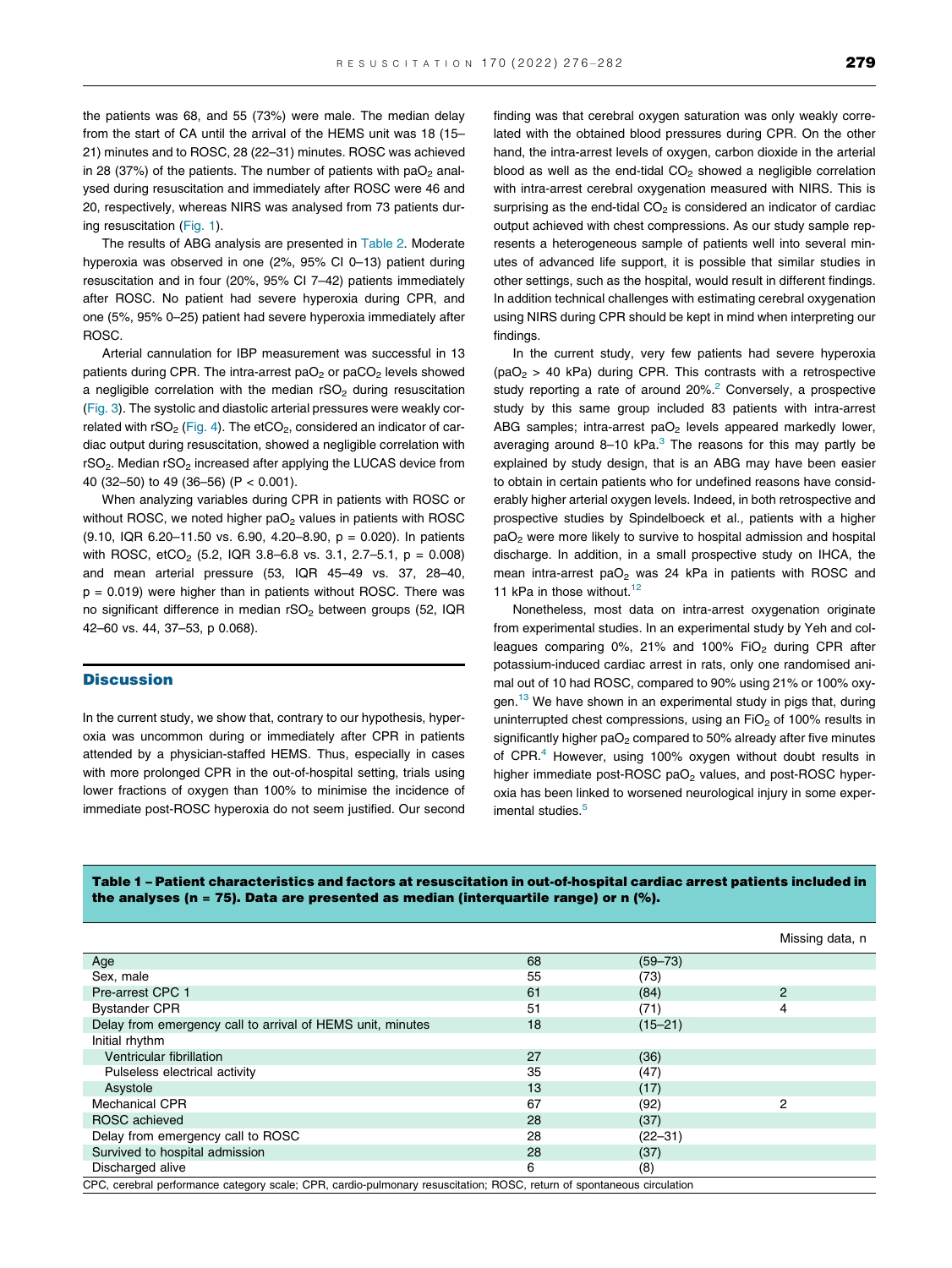#### Table 2 – Arterial blood gas values during resuscitation and immediately after the return of spontaneous circulation. Data are presented as a median and range.

|                                      | During CPR $(n = 46)$ |                     | Immediately after ROSC $(n = 20)$ |                       |
|--------------------------------------|-----------------------|---------------------|-----------------------------------|-----------------------|
| pH                                   | 6.99                  | $(6.50 - 7.37)$     | 6.98                              | $(6.60 - 7.34)$       |
| Oxygen partial pressure, kPa         | 7.80                  | $(2.70 - 25.20)$    | 11.70                             | $(3.70 - 48.50)$      |
| Carbon dioxide partial pressure, kPa | 9.08                  | $(3.70 - 17.33)$    | 8.67                              | $(4.03 - 14.68)$      |
| Oxygen saturation, %                 | 73                    | $(9 - 96)^1$        | 91                                | $(22 - 100)$          |
| Base excess, mmol/L                  | $-14.50$              | $(-26.00 - 0.01)^2$ | $-15.50$                          | $(-30.00 - (-7.00)^4$ |
| Hematocrit, %                        | 44                    | $(5 - 57)^2$        | 45                                | $(31 - 50)$           |
| Hemoglobin, g/L                      | 152                   | $(92 - 194)^2$      | 153                               | $(105 - 170)$         |
| Bicarbonate, mmol/L                  | 17.2                  | $(8.3 - 31.4)^2$    | 17.2                              | $(5.50 - 20.90)$      |
| Natrium, mmol/L                      | 137                   | $(104 - 143)^2$     | 140                               | (109–142)             |
| Potassium, mmol/L                    | 5.0                   | $(3.3 - 9.0)^2$     | 3.7                               | $(2.7 - 6.6)$         |
| Ionised calcium, mmol/L              | 1.29                  | $(0.99 - 1.36)^3$   | 1.27                              | $(1.05 - 1.36)$       |
| Glucose, mmol/L                      | 14.7                  | $(5.6 - 38.9)^4$    | 13.6                              | $(8.0 - 23.0)$        |

Data missing.

 $1 n = 4$ .

 $2 n = 2.$ 

 $3 n = 3$ .

 $n = 6$ .



Fig. 3 – Association between median cerebral oxygen saturation (rSO<sub>2</sub>), arterial partial pressure of oxygen (paO<sub>2</sub>, A,  $n = 45$ ) and carbon dioxide (pCO<sub>2</sub>, B, n = 48) during resuscitation.

NIRS and  $EtCO<sub>2</sub>$  are thus far the only available non-invasive intra-arrest monitors with prognostic importance. Several metaanalyses have shown that intra-arrest  $rSO<sub>2</sub>$  values are associated with the likelihood of ROSC.<sup>14,15</sup> In addition, an increase in  $rSO<sub>2</sub>$  during CPR has been shown to predict an increased likelihood of ROSC. The intra-arrest NIRS value appeared in a small study not to be associated with the quality of manual chest compressions.<sup>16</sup> Conversely, a slightly larger study showed that  $rSO<sub>2</sub>$  is higher during mechanical than manual chest compressions.<sup>17</sup> This finding was confirmed in the current study, with a clear increase in NIRS after the initiation of mechanical chest compressions. Adrenaline (epinephrine) is used during CPR, with the intention of improving perfusion pressure. Interestingly, in an observational study of IHCA patients, the effect of intra-arrest epinephrine on  $rSO<sub>2</sub>$  was investigated.<sup>18</sup> In the study, a bolus administration of 1 mg of epinephrine failed to increase  $rSO<sub>2</sub>$  values during CPR. According to findings from our study, blood pressure was associated with cerebral oxygenation, whereas etCO<sub>2</sub> was not. Taken together, these findings underline the need for both sufficient perfusion pressure and oxygenation during CPR.

### Strengths and limitations

We note several strengths of the current study. The study represents the largest prospective clinical study to date including both measurements of  $rSO<sub>2</sub>$  and  $paO<sub>2</sub>$ . We were also able to obtain invasive blood pressure data in some patients. However, we also note several limitations. As the study's protocol was cumbersome, we needed to screen many more patients than we could include. The insertion of invasive blood pressure measurement and obtaining an ABG are not easy during CPR, and it is impossible to ascertain whether a sample was arterial or venous in some cases. In addition, we could not obtain invasive blood pressure values from all patients. Given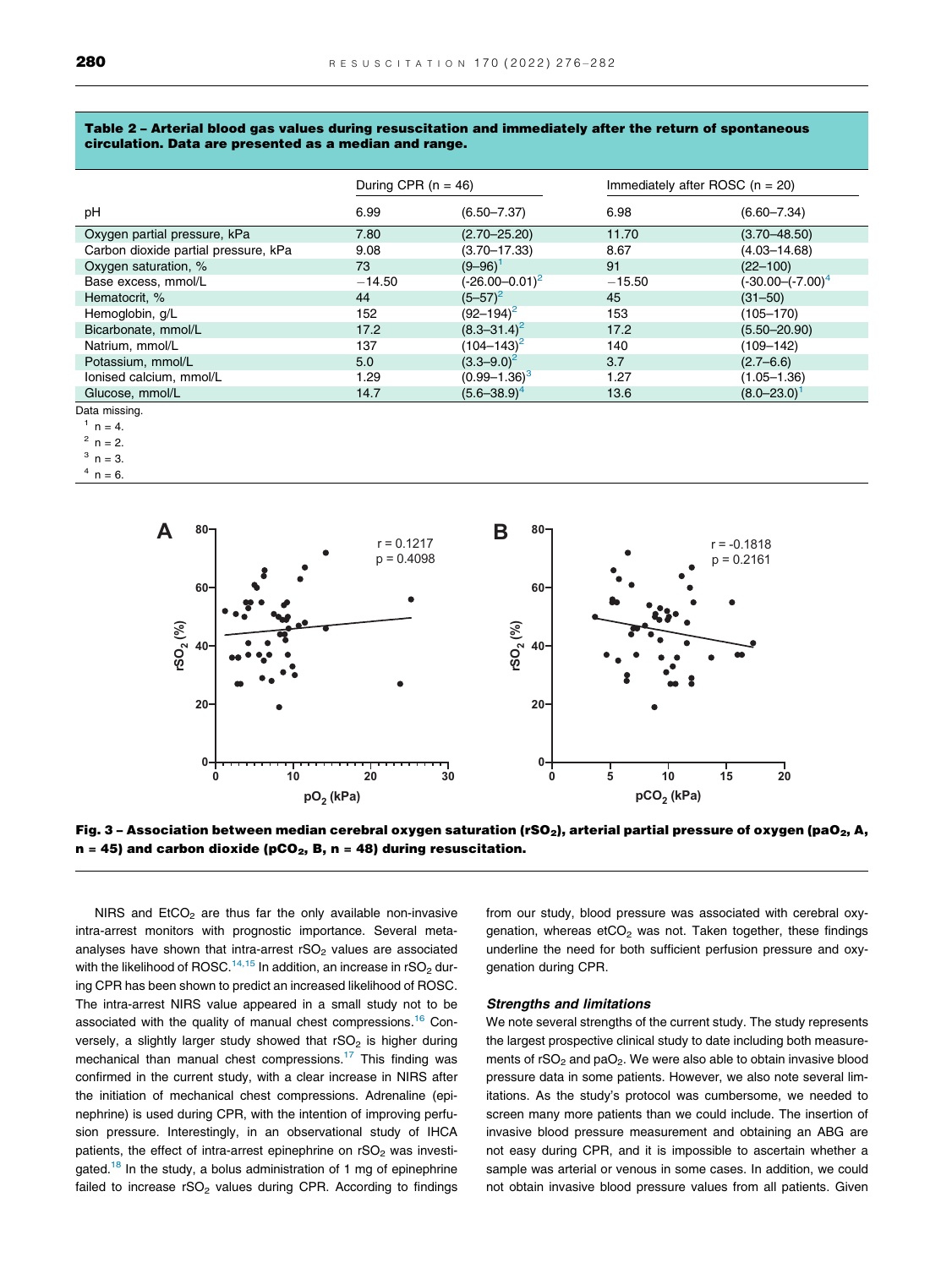

Fig. 4 – Correlation between cerebral regional oxygen saturation (rSO<sub>2</sub>) and systolic (A), mean (B) and diastolic (C) arterial pressures in 13 patients and end-tidal carbon dioxide partial pressure (pCO<sub>2</sub>, D) in 44 patients during cardiac arrest.

time delays until the arrival of the HEMS for patients still in cardiac arrest, our sample may not be representative of the typical OHCA patient. Consequently, the secondary survival rate of 8% does not correspond to the OHCA survival of the country being at one year for 13% of all patients and 46% with shockable initial rhythm. Neurological outcome at hospital discharge was not an endpoint in our study, and the number of patients discharged was limited to evaluate the effect of hyperoxia. Finally, using NIRS as a study endpoint can be discussed. Even though the measured NIRS value during CPR is associated with the likelihood of ROSC, there are multiple technical problems that are likely to influence measurements that also our current study may have failed to capture.<sup>14,15</sup>

# Conclusion

In this study, including patients undergoing clinical CPR attended by a physician-staffed HEMS Unit, intra-arrest extreme hyperoxia was rare. The achieved blood pressures during CPR appeared to be weakly correlated with intra-arrest  $rSO<sub>2</sub>$  a non-invasive marker of cerebral oxygenation. On the other hand, in this sample of patients the arterial oxygen and carbon dioxide levels as well as  $etCO<sub>2</sub>$  did not correlate with rSO<sub>2</sub>. Our findings suggest the importance of efforts aiming at improving perfusion pressures during CPR.

# Funding

Sigrid Juselius stiftelse, Finska Läkaresallskapet, Medicinska Understödsforeningen Liv och Hälsa, Stiftelsen Dorothea Olivia, Karl Walter och Jarl Walter Perklens minne.

# CRediT authorship contribution statement

Annika Nelskylä: Conceptualization, Data curation, Formal analysis, Investigation, Writing – original draft. Markus B. Skrifvars: Conceptualization, Formal analysis, Funding acquisition, Investigation, Methodology, Resources, Supervision, Validation, Writing – review & editing. Susanne Angerman: Investigation, Resources, Writing – review & editing. Jouni Nurmi: Conceptualization, Formal analysis, Funding acquisition, Investigation, Methodology, Project administration, Supervision, Visualization, Writing – review & editing.

# Declaration of Competing Interest

The authors declare the following financial interests/personal relationships which may be considered as potential competing interests: Markus Skrifvars reports having received a research grant from